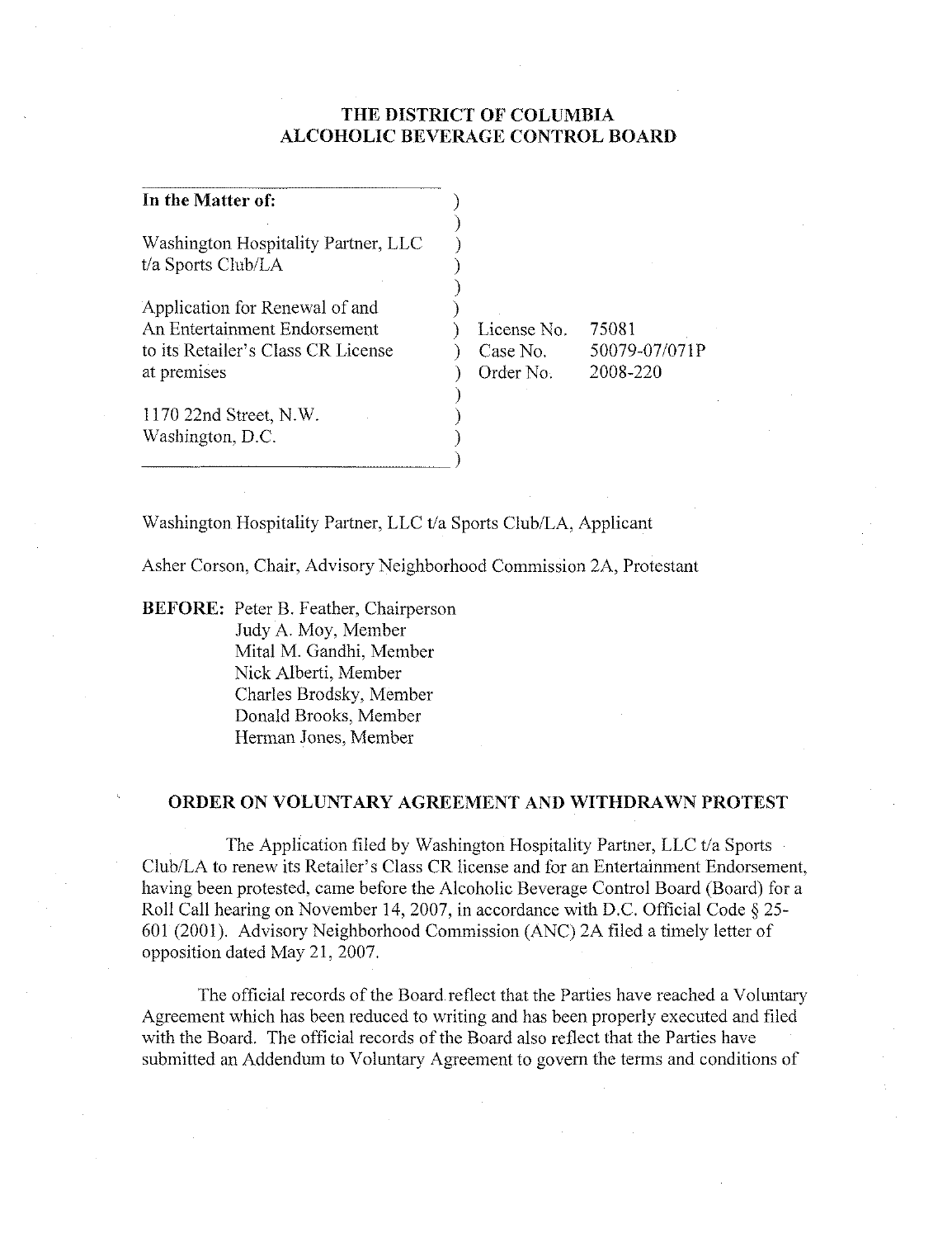**Washington Hospitality Partner, LLC**  t/a Sports Club/LA **License No. 75081 Case No. 50079-07f071P**  Page Two

the Entertainment Endorsement. The Addendum to Voluntary Agreement has also been reduced to writing and has been properly executed and filed with the Board. Pursuant to the Voluntary Agreement. dated March 31. 2008. and the Addendum to Voluntary Agreement, dated May 29.2008. the Protestant has agreed to withdraw its protest, provided, however, the Board's approval of the pending Application is conditioned upon the licensee's continuing compliance with the terms of the Voluntary Agreement and the Addendum to Voluntary Agreement.

Accordingly, it is this 26th day of June 2008, **ORDERED** that:

1. The protest of ANC 2A is **WITHDRAWN;** 

2. The Application filed by Washington Hospitality Partner, LLC t/a Sports Club/LA to renew its Retailer's Class "CR" license and for an Entertainment Endorsement, at 1170 22<sup>nd</sup> Street, N.W., Washington, D.C., is **GRANTED**;

3. The above-referenced Voluntary Agreement and Addendum to Voluntary Agreement is **INCORPORATED** as part of this Order; and

4. Copies of this Order shall be sent to the Applicant and to ANC 2A.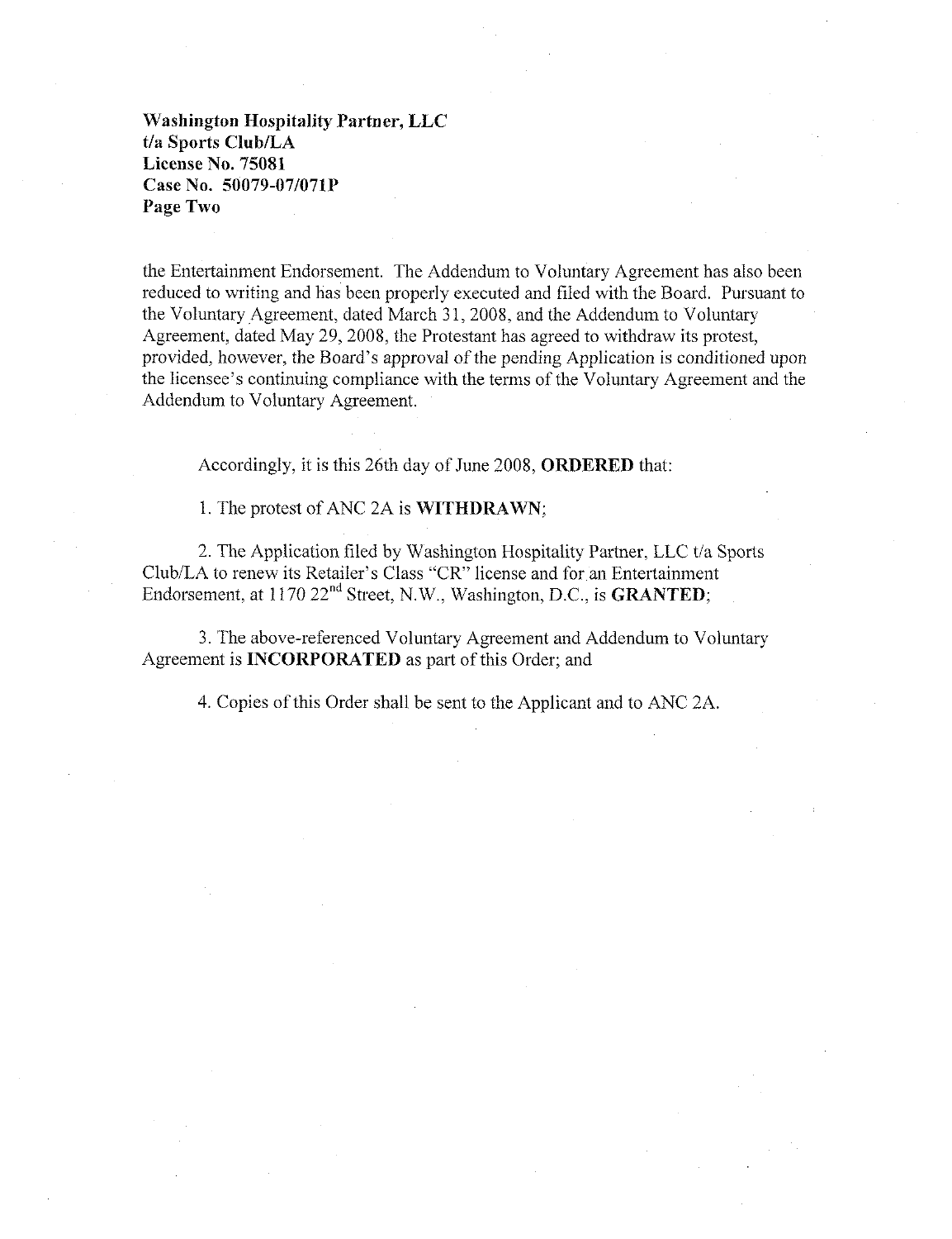**Washington Hospitality Partner, LLC t/a Sports ClublLA License No. 75081 Case No. S0079-07/071P Page Three** 

District of Columbia

Alcoholig Beverage Control Board

Peter B. Feather, Chairperson

 $\int \int \frac{1}{4} \, dx$  . Moy, Member Mital M. Gandhi, Member

Nick Alberti, Member Charles Brodsky, Member

Donald Brooks, Member

Herman Jones, Member

Pursuant to 23 DCMR § 1719.1 (April 2004), any party adversely affected may file a Motion for Reconsideration of this decision within ten (10) days of service of this Order with the Alcoholic Beverage Regulation Administration, 941 North Capitol Street, N.E., Suite 7200, Washington, D.C. 20002.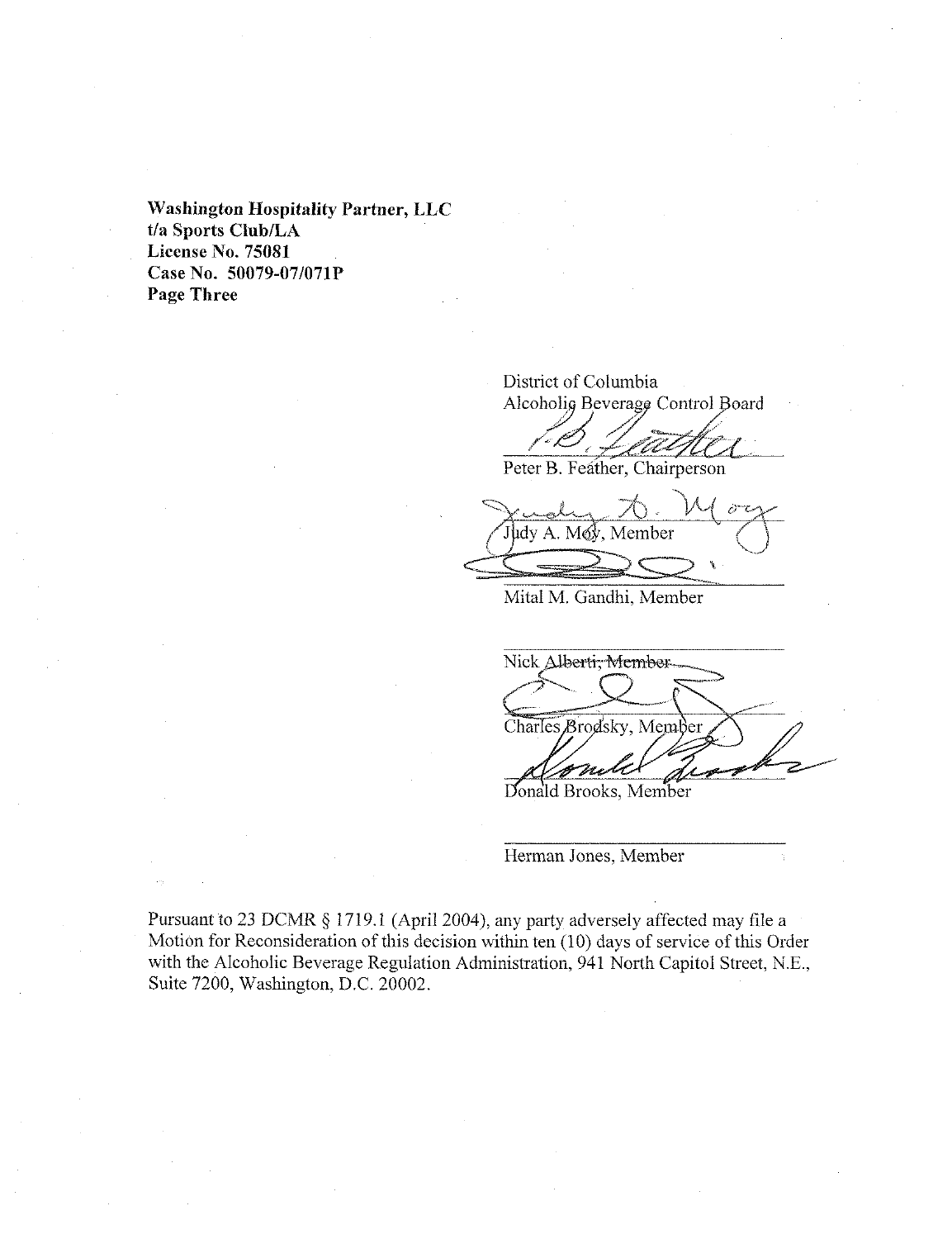-TRICT OF COLUMBIA<br>COHOLIC BEVERAGE **STOR ADMINISTRATION** 

**2008 JIN 17 A 9 h 7** 

**VOLUNTARY AGREEMENT** between ANC-2A and Sports Club/LA 71

This Voluntary Agreement made and entered into this 3) day of  $\mathcal{M}_{\alpha}^{k\in\mathcal{P}_{\beta}}$  (the  $\mathcal{L}_{\alpha}$ "Agreement") is by and between Washington Hospitality Partners LLC ("Sports" Club/LA") and the Foggy Bottom and West End Advisory Neighborhood Commission ("ANC-2A").

## **WITNESSETH**

Whereas, Washington Hospitality Partners LLC, doing business as the Sports Club/LA-Washington DC, applied for Renewal (published in the DC Register on June 22, 2007 (54 DCR 006007)) of its Retailer's Class CR 02, License No. 75081, for the premises located at 1170 22nd Street, N.W., Washington, DC (ABCB Case No. 50079-07/071P);

Whereas, the Sports Club/LA applied for a Substantial Change (published in the DC Register on September 7, 2007 (54 DCR 008768)) in the hours of operation to its existing Retailer's Class CR 02 License;

Whereas, ANC-2A has raised concerns about expanded hours of operation relating to its etTect on peace, order and quiet, and about pedestrian and vehicular safety due to illegal Member and guest parking on the public sidewalk;

Whereas, the parties have discussed the concerns of ANC-2A and have reached an understanding related to the operation of the establishment;

Whereas, the parties hereto desire to enter into this Agreement and request that the Alcoholic Beverage Control Board approve renewal of the License and amend the requested substantial change in hours conditioned upon the Sports Club/LA's compliance with the terms and conditions of this Agreement, and ANC-2A's withdrawal of the protest of the Renewal;

Whereas, the parties jointly respectfully request that the Alcoholic Beverage Control Board give "great weight" to the concerns of ANC-2A and the resolution of those concerns by this Agreement.

**NOW, THEREFORE, in consideration of the recitals set forth above, the mutual** covenants and conditions hereinafter set forth, the parties agree as follows:

- 1. **Recitals Incorporated.** The recitals set forth above are incorporated herein by reference.
- 2. **Hours of Operation and Sales.** The Sports Club/LA's permissible hours of operation for which alcohol may be served shall be as follows:

| .<br>.                          | .                                                                                                 | ----------------                            |
|---------------------------------|---------------------------------------------------------------------------------------------------|---------------------------------------------|
| <b>Langermann</b><br>----       | beration<br>The property and state of the property and property and property of the firms.<br>--- | Alcohol Service<br>∩Ť                       |
| $\omega$ unda $v$<br>__________ | -7<br>Α<br>-KA<br>midnight<br><b>ARABA</b><br>.                                                   | . midnioht<br>19.<br>vЛ<br>المساد<br>.<br>. |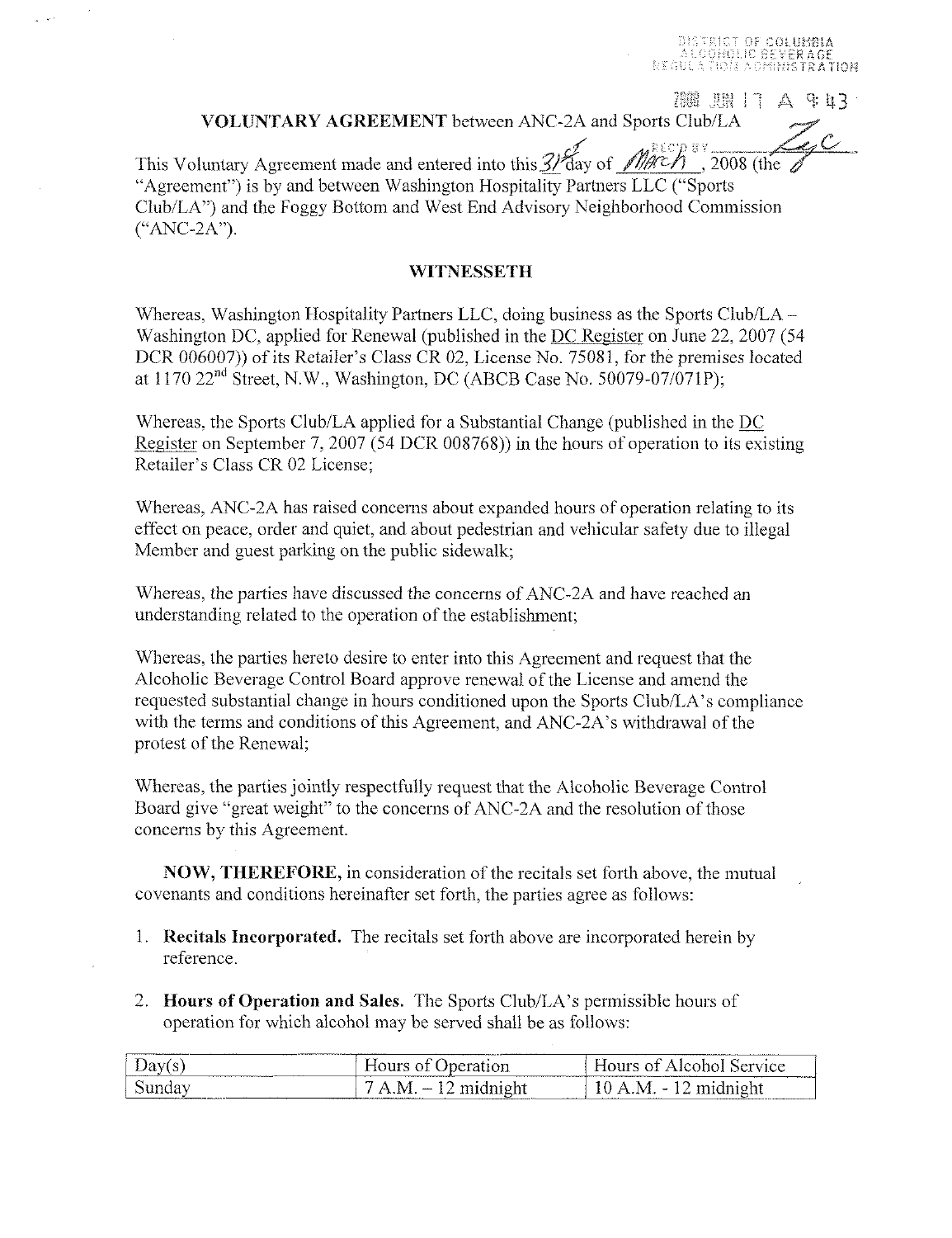| Monday-Thursday<br>------ | $5 A.M. - 12$ midnight                                                                                                                                                                                                                                                                        | $\frac{1}{2}$ 8 A.M. - 12 midnight |
|---------------------------|-----------------------------------------------------------------------------------------------------------------------------------------------------------------------------------------------------------------------------------------------------------------------------------------------|------------------------------------|
| Fridav<br>--------------  | $.5 A.M. - 1 A.M.$                                                                                                                                                                                                                                                                            | ' 8 A.M. - 1 A.M.                  |
| , Saturdav                | -7 A.M. – 1 A.M.<br>and the contract of the contract of<br>$\mathcal{L}$ . The contract of the contract of the contract of the contract of the contract of the contract of the contract of the contract of the contract of the contract of the contract of the contract of the contract of th | -8 A.M. - 1 A.M.                   |

- 3. Publication of No Parking Policy. The Sports Club/LA will publish one notice to its Members in its Member newsletter asking them not to park illegally on the public sidewalk on 22<sup>nd</sup> Street and asking them to tell their Guests about the Club's no sidewalk parking policy.
- 4. Support for No Parking Signage. The Sports Club/LA will send letters to any applicable DC governmental agency (including, but not limited to, the DC Department of Transportation) in support of the permanent placement of a "No Parking on the Public Sidewalk" sign in the middle of the public sidewalk on 22<sup>nd</sup> Street.
- 5. Compliance with ABRA Regulations. The Sports Club/LA will comply with all applicable District laws and regulations.
- 6. Withdrawal of Protest. ANC-2A withdraws its protest of the Renewal subject to the Board's approval of the submitted Voluntary Agreement.
- 7. Binding Effect. This Voluntary Agreement shall be binding upon and enforceable against the successors and assigns of the Sports Club/LA.
- 8. Modification. This Agreement may only be modified by the Board, or by mutual agreement of all the parties hereto with the approval of the Board.
- 9. Counterparts. This Agreement may be executed simultaneously in two or more counterparts, each of which shall be deemed an original and all of which when taken together, constitute one and the same document. That signature to any counterpart shall be deemed a signature to, and may be appended to, any counterpart.

IN WITNESS WHEREOF, the parties have executed, or caused this Agreement to be executed as of the date set forth hereinabove.

**Washington Hospitality Partners LLC** Bv: Date-Signed:

 $ANC-2A$ 

 $\rm\,By:$ 

Asher Corson, Chairman Date Signed: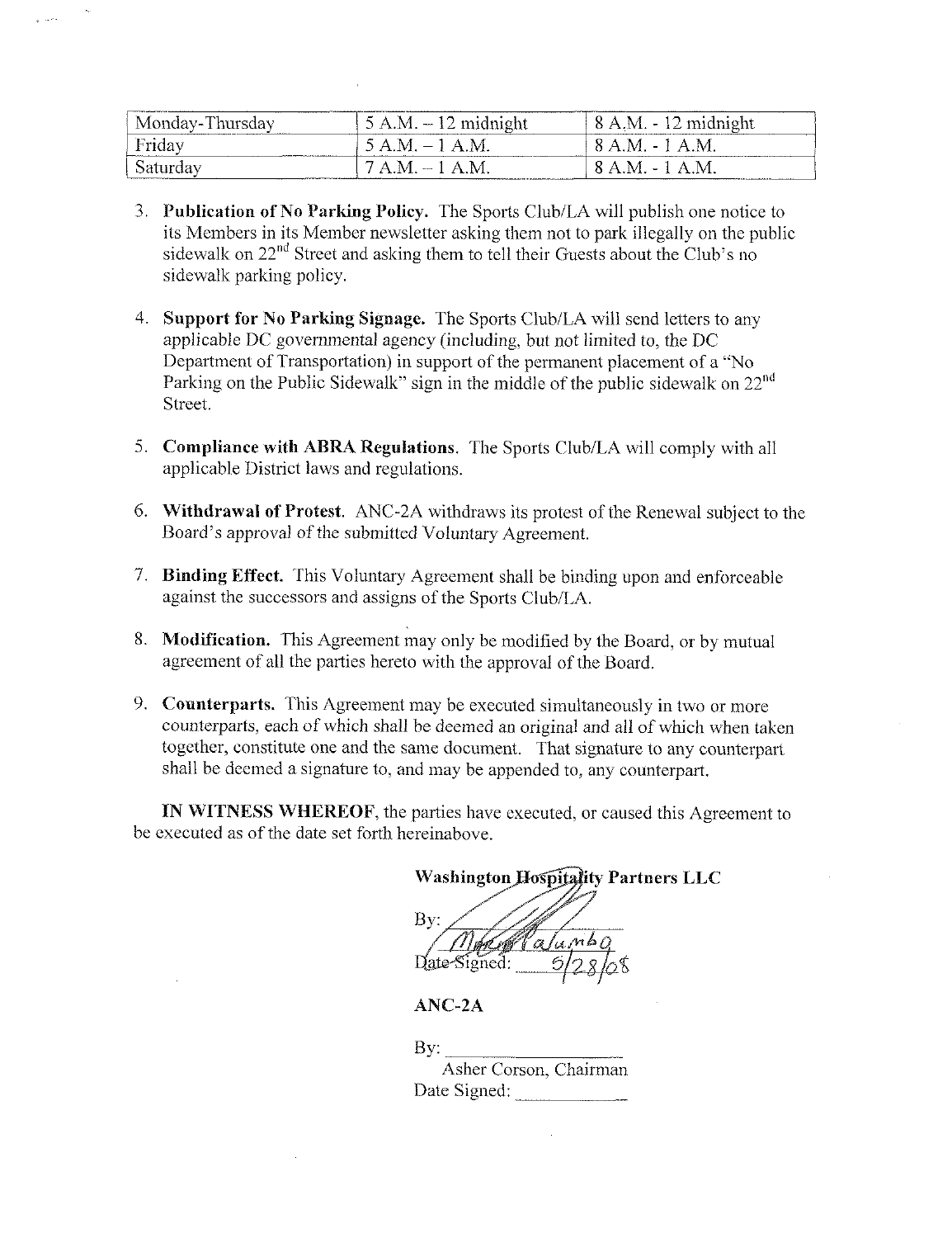| Monday-Thursday | $\vert$ 5 A.M. $-$ 12 midnight | $\approx$ 8 A.M. - 12 midnight |
|-----------------|--------------------------------|--------------------------------|
| Friday          | ' 5 A.M. – 1 A.M.              | . 8 A.M. - 1 A.M.              |
| Saturday        | $7 A.M. - 1 A.M.$              | 8 A.M. - 1 A.M.                |

- 3. Publication of No Parking Policy. The Sports Club/LA will publish one notice to its Members in its Member newsletter asking them not to park illegally on the public sidewalk on 22<sup>nd</sup> Street and asking them to tell their Guests about the Club's no sidewalk parking policy.
- 4. Support for No Parking Signage. The Sports Club/LA will send letters to any applicable DC governmental agency (including, but not limited to, the DC Department of Transportation) in support of the permanent placement of a "No Parking on the Public Sidewalk" sign in the middle of the public sidewalk on 22<sup>nd</sup> Street.
- 5. Compliance with ABRA Regulations. The Sports ClublLA will comply with all applicable District laws and regulations.
- 6. Withdrawal of Protest. ANC·2A withdraws its protest of the Renewal subject to the Board's approval of the submitted Voluntary Agreement.
- 7. Binding Effect. This Voluntary Agreement shall be binding upon and enforceable against the successors and assigns of the Sports Club/LA.
- 8. Modification. This Agreement may only be modified by the Board, or by mutual agreement of all the parties hereto with the approval of the Board.
- 9. Counterparts. This Agreement may be executed simultaneously in two or more counterparts, each of which shall be deemed an original and all of which when taken together, constitute one and the same document. That signature to any counterpart shall be deemed a signature to, and may be appended to, any counterpart.

IN WITNESS WHEREOF, the parties have executed, or caused this Agreement to be executed as of the date set forth hereinabove.

**Washington Hospitality Partners LLC** By: Signed:

ANC·2A

By:  $\sqrt{\omega}$ Asher Corson, Chairman Date Signed:  $5 / 29 / 0 \sqrt{x}$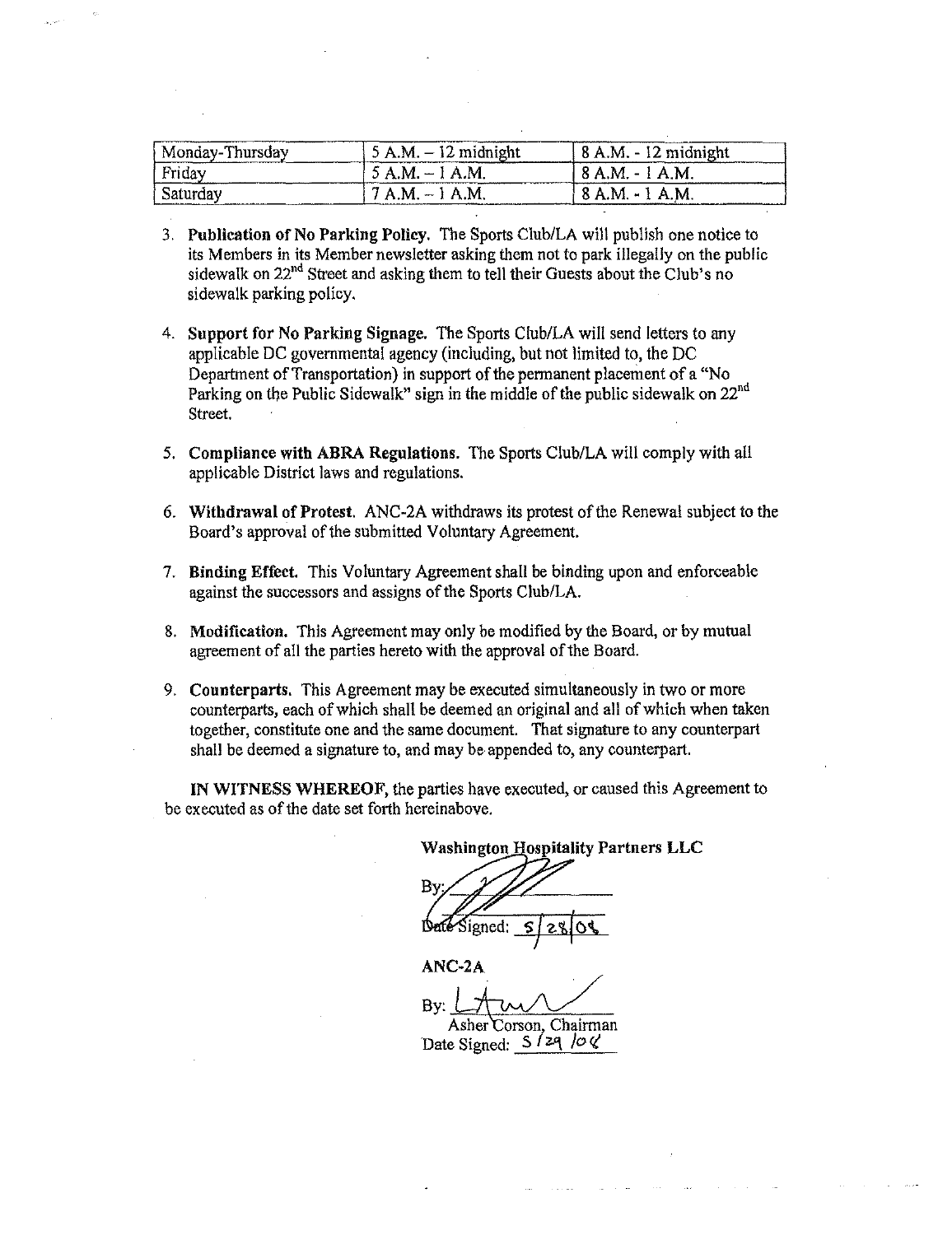DISTRICT OF COLUMBIA ALCOHOLIC SEVERAGE REGULATION ADHINETRATION

7000 BN 17 A 943

**ADDENDUM** to VOLUNTARY AGREEMENT between ANC-2 $\mathbf{A}_z$  and Sports Club/LA,<br>This Addendum made and entered into this  $2q \tan \theta$  of  $M/$ , 2008 (the "Addendum") on an entertainment endorsement to the  $\frac{2}{3}$ . 2008 Voluntary Agreement is by and between Washington Hospitality Partners  $\overline{LLC}$  ("Sports Club/LA") and the Foggy Bottom and West End Advisory Neighborhood Commission ("ANC-2A").

### **WITNESSETH**

Whereas, the Sports Club/LA (Retailer's Class CR 02, License No. 75081 at 1170 22<sup>nd</sup> Street, N.W., Washington, *DC)* seeks an entertainment endorsement to its license;

Whereas, ANC-2A maintains concerns relating to the entertainment activities' effect on peace, order and quiet, and about pedestriau and vehicular safety due to illegal Member and guest parking on the public sidewalk;

Whereas, the parties hereto desire to enter into this Addendum and request that the Alcoholic Beverage Control Board approve an entertainment endorsement to the License conditioned upon the Sports Club/LA's compliauee with the terms and conditions of this Addendum, and ANC-2A's agreement not to protest the forthcoming entertainment endorsement application.

NOW, THEREFORE, in consideration of the recitals set forth above, the mutual covenants aud conditions hereinafter set forth, the parties agree as follows:

- 1. **Recitals Incorporated.** The recitals set forth above are incorporated herein by reference.
- 2. **Entertainment Endorsements.** The Sports Club/LA will be hosting entertainment events (such as live music, a disc jockey, or dancing) without imposing any cover charges.
- 3. **Hours of Entertainment.** The hours of entertainment will be identical to the hours of operation and sales in the Voluntary Agreement (see attached).
- 4. **Frequency of Entertainment Events.** The Sports Club/LA agrees to host entertainment events no more frequently than 99 times a year.
- 5. **Frequency of "Dancing."** The Sports Club/LA agrees to host entertainment events with dancing no more frequently than one a week.
- 6. **Location of Entertainment Event.** The Sports Club/LA can host entertainment events not only in its Z Lounge (current capacity 119) but also in its immediately contiguous areas.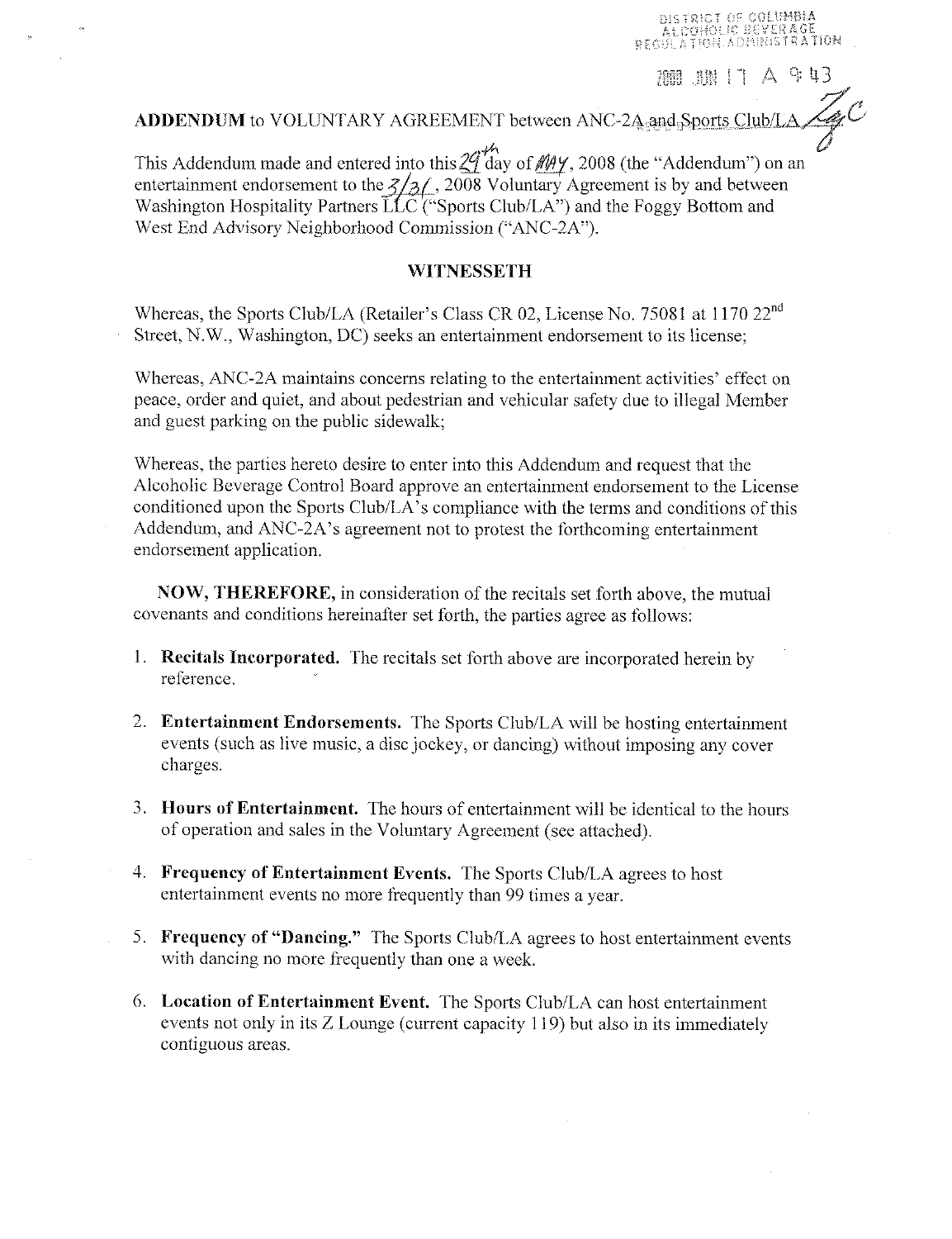- 7. **Maximum Capacity.** The Sports Club/LA agrees to host entertainment events with seating and standing targeting between 50 and 219 attendees.
- 8. **Reporting to ANC-2A.** In the first year, the Sports Club/LA will submit semiannual reports to ANC-2A. The first of these semi-annual reports will be submitted six months from the date of the issuance of the entertainment endorsement, and the second report will be submitted six months after the first report. These reports will detail the date of each entertainment event. In the second and subsequent years, the Sports Club/LA will submit such reports annually (on the anniversary date of renewal).
- **9. Parking Validation.** The Sports Club/LA will meaningfully subsidize parking for Member and Guest attendees at the entertaimnent events.
- **10. Communication of Parking Availability for Entertainment Events.** The Sports Club/LA will communicate in writing to its Members and to all contracted entertainment event hosts the availability of parking in the indoor Ritz Carlton garage, and of the location of parking garages in close proximity to the Sports Club/LA. Efforts will be made to include this information in published notices to contracted entertainment event hosts seeking to book use of the designated location for entertainment (see paragraph #6) within the Sports Club/LA.
- **11. Binding Effect.** This Addendum shall be binding upon and enforceable against the successors and assigns of the Sports Club/LA.
- **12. Modification.** This Addendum may only be modified by the Board, or by mutual agreement of all the parties hereto with the approval of the Board.
- **13. Counterparts.** This Addendum may be executed simultaneously in two or more counterparts, each of which shall be deemed an original and all of which when taken together, constitute one and the same document. That signature to any counterpart shall be deemed a signature to, and may be appended to, any counterpart.

## **SIGNATURE PAGE** FOLLOWS HEREINAFTER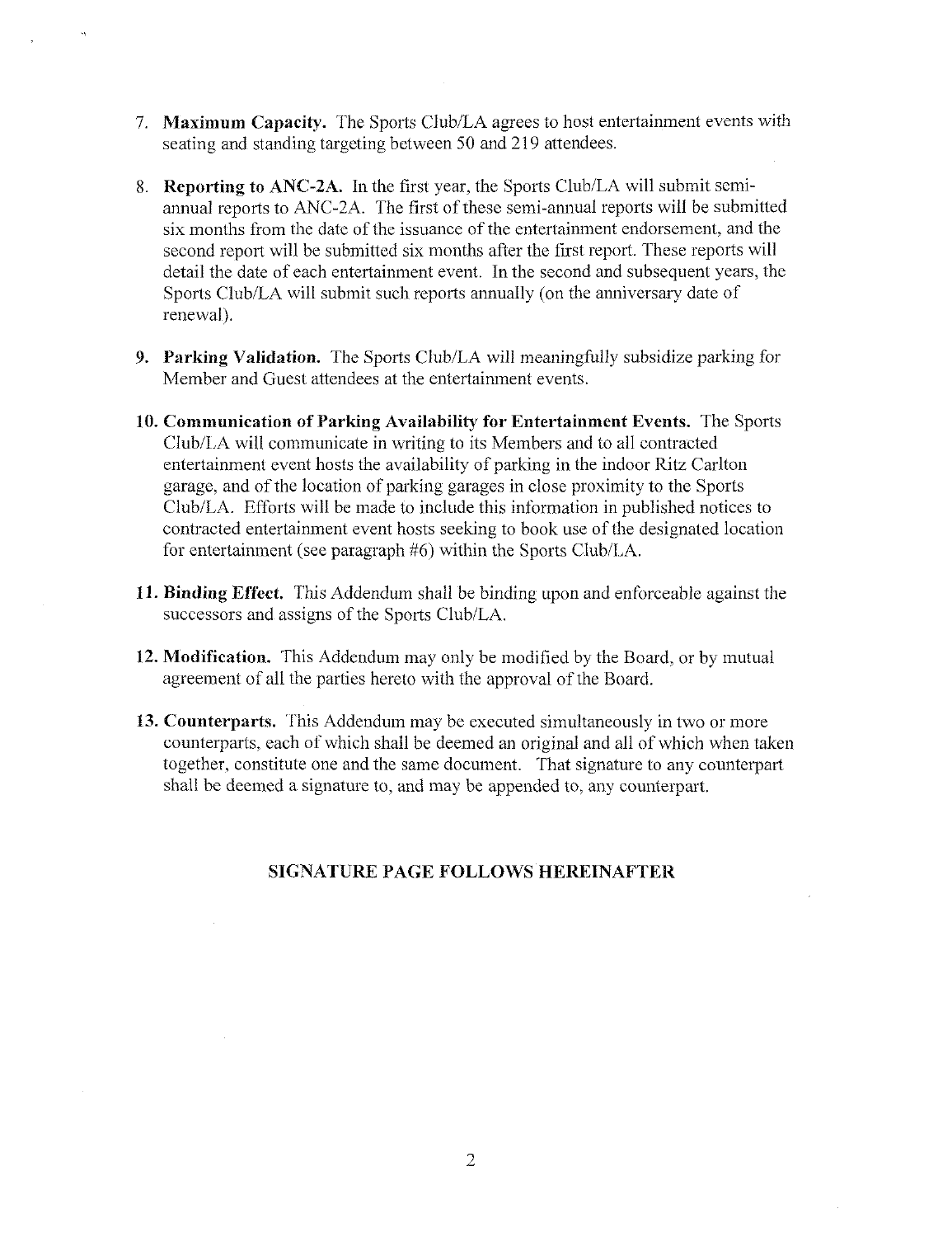IN WITNESS WHEREOF, the parties have executed, or caused this Agreement to be executed as of the date set forth hereinabove.

Washington Hospitality Partners LLC

 $Bx'$ John Calumb Date Signed:  $\frac{6}{5}$ 

 $ANC-2A$ 

By:  $\qquad \qquad$ Asher Corson, Chairman Date Signed:

Attachment: Voluntary Agreement